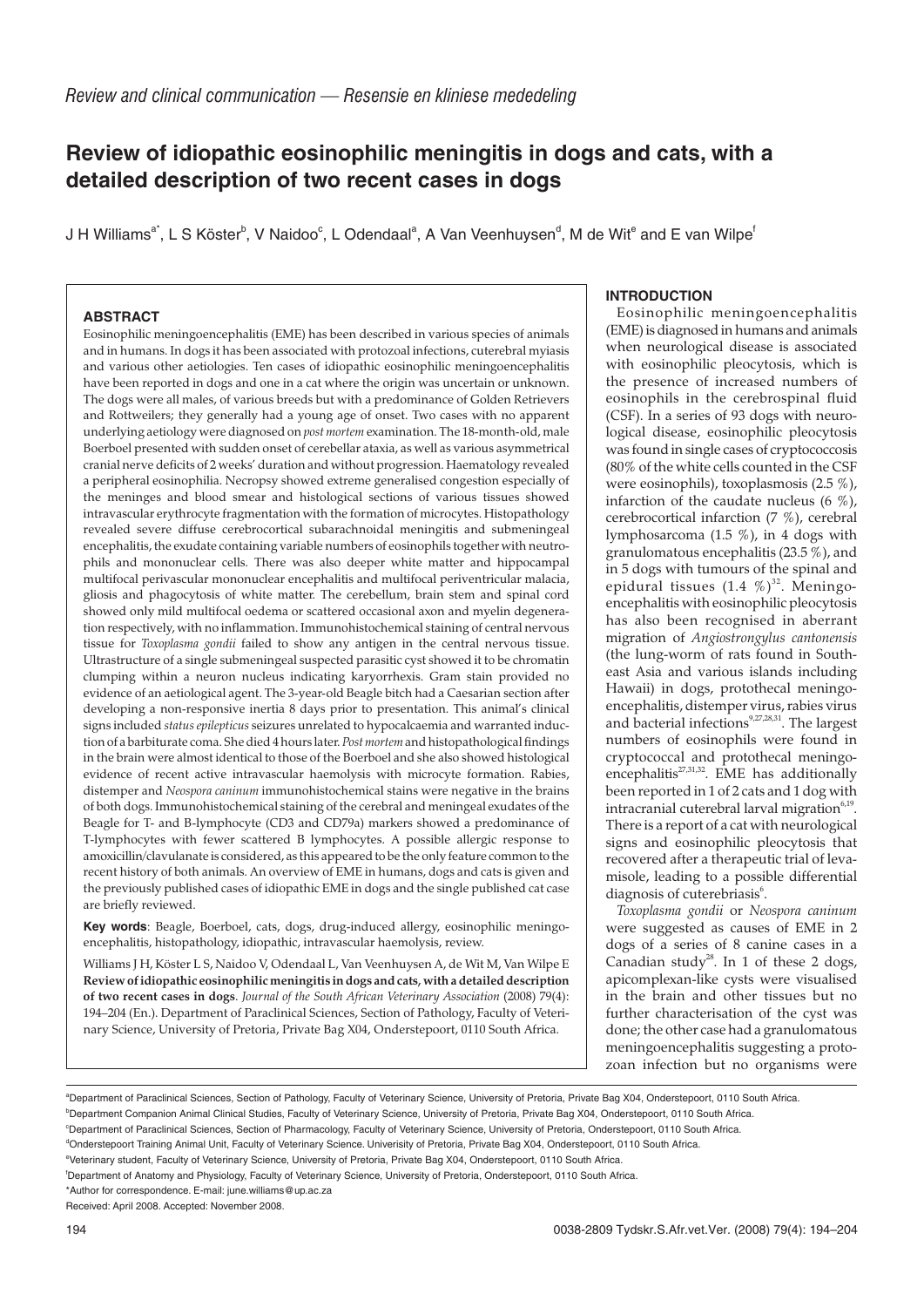found. These 2 cases, for this reason, have been excluded as cases of idiopathic EME for the purposes of this review.

The underlying aetiologies of EME in humans include *Angiostrongylus cantonensis, Gnanthostoma spinigerum,* cysticercosis, schistosomiasis, paragonimiasis, fascioliasis and *Toxocara canis*12,27,34. Tuberculosis, syphilis, coccidiodomycosis and lymphoma involving the meninges can also occasionally cause human CSF eosinophilia<sup>34</sup>. Less frequently encountered non-infectious human eosinophilic pleocytoses have been reported with pneumoencephalography, myelography, intrathecal administration of penicillin and radioiodinated serum albumin, central nervous system (CNS) rubber surgical shunts, multiple sclerosis and subarachnoid haemorrhages<sup>3,7,12,18,29</sup>.

If no aetiological agent is found in cases of EME, the term 'idiopathic' has been adopted. Idiopathic EME is a rare neurological condition of unknown origin with 10 cases in dogs and 1 in a cat having been reported to date<sup>2,26,27,28</sup>. These cases are reviewed in the form of discussion and roughly in the sequence of breed, age and gender incidence; clinical signs; haematological findings; CSF cytology and chemistry findings; tests performed for possible aetiologies; case progression, treatment, maintenance and outcome; and necropsy and histological findings, if performed. The Siberian husky is discussed as a separate entity owing to the lack of similarities to the other canine cases<sup>28</sup>.

# **REVIEW OF REPORTED CASES**

## **Incidence**

The 10 dogs reported with idiopathic EME were all males and comprised 6 dogs from Canada (3 Golden retrievers, a Yorkshire terrier, a Siberian husky and a mixed-breed dog) ranging in age from 14 weeks to 5.5 years; 3 Rottweilers aged 12, 15 and 17 months from New Zealand; and a 6-month-old Maremma shepherd dog from Italy, in which clinical signs had begun at 2 months of age $2,26,28$ .

# **Clinical signs**

Clinical signs reported in the dogs included depression, somnolence, ataxia, circling, hindlimb proprioception deficits, collapse, neck pain, reduced menace reflex, cerebral blindness, loss of gag reflex, behavioural abnormalities, house soiling and seizures, with slow progression ranging from 1 week to 12 months<sup>2,26,28</sup>

The cat with idiopathic EME was a 6-year-old male domestic shorthair admitted to the Michigan State University Veterinary Clinical Centre<sup>27</sup>. It had presented with a history of excessive drool-

0038-2809 Jl S.Afr.vet.Ass. (2008) 79(4): 194-204 195

ing and grooming, facial pawing, and vocalisation. Three weeks earlier a similar episode of hypersalivation and facial pawing had occurred but spontaneously resolved after 20 minutes. The cat was mainly house-bound but occasionally free to roam in the neighbourhood where it was known to have contact with rabbits and skunks, but with no known exposure to toxic plants or chemicals, and it had received no medications<sup>27</sup>. At presentation it had congested oral mucosa and forepaws, a stiff posture with claws extended, unilateral muscle fasciculations of the face and frantic pawing at the mouth. It was tachypnoeic (160 breaths/ minute) and rectal temperature was 38.8 °C. By the second day there was disorientation, inability to stand, depressed placing and tactile responses and apparent loss of vision and hearing; there were no ocular lesions. Occasional brief tonic-clonic seizures occurred during periodic salivation, focal facial motor seizures and pawing episodes.

#### **Haematological analyses**

Haematological analyses of the dogs showed that peripheral white cell counts were within reference range for all dogs except the 15-month-old Rottweiller  $(23.8 \times 10^9)$ ; reference interval 6.0–15.0  $\times$  $10\%$ ), from the New Zealand case report. Furthermore, in dogs, peripheral blood eosinophilia was not always present and therefore not a reliable indicator of EME (peripheral eosinophils in these animals ranged from 0.14–10.47  $\times$  10<sup>9</sup>/; reference interval  $0.0-1.9 \times 10^9$ / $)^{2.28}$ . The Maremma sheepdog had shown eosinophilia on haemogram of  $2.82 \times 10^9$ / (reference interval 0.29–1.3  $\times$  10<sup>9</sup>/) with a white cell count of  $14.1 \times 10^9$ / (reference interval 6.0–16.0  $\times 10^{9}$ / $)^{26}$ .

The cat had shown a mild stress-type leukogram characterised by neutrophilia without left shift and lymphopaenia $^{27}$ .

#### **CSF analyses**

CSF analysis was declined by the owner of the Maremma sheepdog<sup>26</sup>. The degree of peripheral eosinophilia in the other 9 dogs also did not in all cases correlate with the eosinophilic pleocytosis in the CSF; CSF total nucleated cell count (TNCC) ranged from 11-5500 cells/ $\mu$ (reference interval 0–5, which should all be mononuclear). The percentage of CSF eosinophils varied from 5–98 % (reference 0 %)<sup>2,28</sup>. CSF protein levels ranged from normal (10–25 mg/d) in 2 dogs, to mildly elevated (38 mg/d ) to markedly elevated (1430 mg/d) in the other 7 dogs<sup>2,2</sup>

CSF from the cat showed mild pleocytosis (TNCC of 17 cells/ $\mu$ ; reference range  $0-8$  cells/ $\mu$ ) with 81 % eosinophils

and mildly elevated protein. No aetiological agent was found in the cytological preparation<sup>27</sup>.

#### **Aetiological tests**

Only 1 dog (the Siberian husky of the Canadian series) was positive for *Toxocara* canis on faecal flotation<sup>28</sup>. All of the previously reported cases of canine idiopathic EME tested serologically negative for toxoplasmosis<sup>2,26,28</sup>. The year-old Rottweiler was also negative for *Neospora caninum* antibodies in serum and CSF. The Maremma sheepdog tested negative on faecal flotation for parasite eggs and on serological assays for *Toxoplasma gondii, Neospora caninum, Dirofilaria immitis* and canine distemper virus infections. In all cases the most recent vaccination, specifically rabies vaccination, was administered more than 3 weeks in the case of the 4-month-old Golden retriever pup and in the others, more than 2 months prior to presentation<sup>16</sup>.

The cat had tested negative for feline leukaemia virus, toxoplasmosis, *Dirofilaria* sp. and cryptococcosis. Feline infectious peritonitis was unlikely considering the history and recovery; a type 1 hypersensitivity reaction was suspected $27$ . Urinalysis had 2+ proteinuria (100 mg/d ) and faecal flotation was negative.

## **Case progression, treatment, maintenance and outcome**

Of the 6 canine cases of idiopathic EME from the Canadian report, 4 survived and had variable to good responses to either chloramphenicol alone (1 case) and/or dexamethasone treatment of varying durations and dosages. Two of the 4 survivors had to be maintained on anticonvulsive therapy (phenobarbitone) as well as the dexamethasone in an attempt to control seizures after the presenting episodes. One case, the 4-month-old Golden retriever, responded to a 2-week course of chloramphenicol alone at 500 mg/kg 3 times daily; 5 years later it was neurologically normal apart from a residual hyporeflexia of the right patellar reflex<sup>28</sup>. Of the 3 New Zealand cases, 2 of the 3 cases survived; the 15-month-old Rottweiller had no further neurological episodes for the 4-month follow-up period and the 1-year-old Rottweiler had residual episodic seizures and circling and was maintained on prednisolone and anticonvulsant therapy<sup>2</sup>. The Maremma sheepdog from Italy was euthanased after the magnetic resonance imaging revealed diffuse necrosis or atrophy of the cerebral cortical grey matter<sup>26</sup>. Treatment had not been attempted.

The cat with EME had a good response to a diminishing course of dexamethasone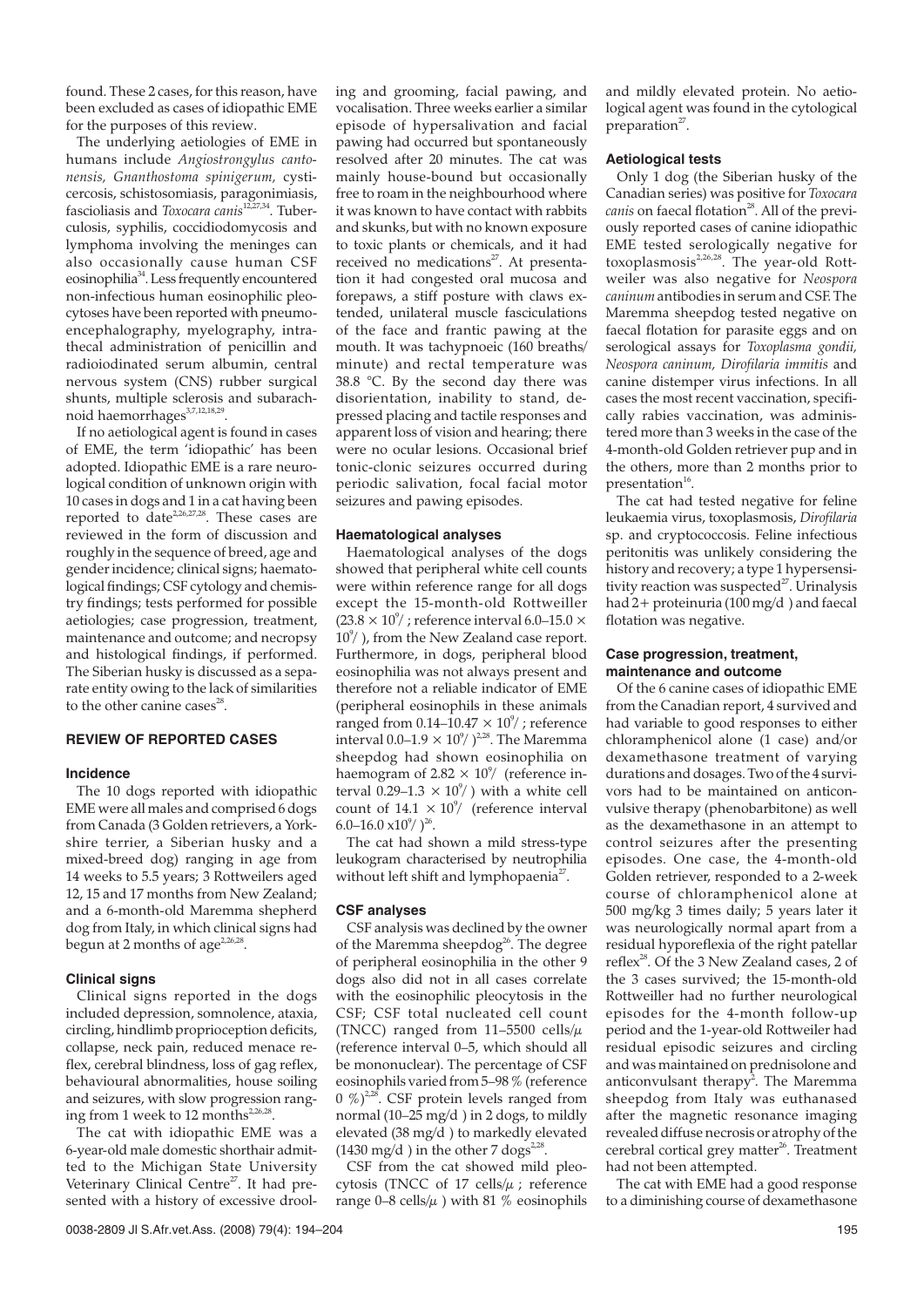over approximately 4 weeks $^{27}$ . When checked 1 month after the episode it was found to have only a slightly decreased menace reflex in the left eye. At a 15 month follow-up check it had shown no relapse and there were no residual neurological changes.

# **Necropsies and histopathology**

*Post mortem* examinations were conducted on 4 of the 10 dogs; the 18-monthold Golden retriever and 3.5-year-old Siberian husky from the Canadian study, the 17-month-old Rottweiler from the New Zealand study and the 6-month-old Maremma sheepdog from Italy<sup>2,26,28</sup>. The owner of the 4-year-old Canadian series Golden retriever refused necropsy. In the younger Golden retriever, gross necropsy examination showed bilateral cerebral cortical atrophy with opaque white exudate in sulci and the pyriform lobe meninges appearing green. Histological study revealed severe eosinophilic and granulomatous meningitis especially involving the cerebral hemispheres, with vacuolated underlying neuronal parenchyma. There was neuronal pyknosis, variable demyelination of cerebral white matter and diffuse gliosis and astrocytosis of cerebral grey matter, with perivascular cuffing being confined to the superficial surface of the cortices<sup>28</sup>.

The only abnormal *post mortem* findings in the Rottweiler were found in the brain $^2$ , which had thickened and greendiscoloured meninges. The spinal cord was not examined. Histopathology of the brain showed a moderately severe, diffuse meningeal eosinophil infiltrate, which extended slightly into the superficial cortical grey matter – this 0.1-mm superficial layer appeared spongy with prominent blood vessels and scattered hypertrophic astrocytes.

A*post mortem* performed after euthanasia of the Maremma sheepdog and subsequent histopathological examination revealed subarachnoid spaces expanded by a severe inflammatory infiltration composed mainly of eosinophils (stained for peroxidase), macrophages, many of which showed phagocytosis of eosinophils, and moderate numbers of lymphocytes and plasma cells<sup>26</sup>. Inflammatory infiltrates relatively spared the cerebral cortex apart from the superficial layer and subpial blood vessels, which showed perivascular cuffing. The inflammation was accompanied by spongiosis of the parenchyma with rarefaction and astrocytosis with gitter cells and there was also neuronal necrosis and loss in these superficial cortical regions. Axonal necrosis and demyelination were seen in the corticospinal tracts of the mid-brain and pyramids. No aetiological agents were found and no significant changes were observed in other regions of the CNS.

The Siberian husky deserves mention as an entity alone since he was an unusual case in all respects compared with the other cases reported<sup>28</sup>. His dam had had a history of seizures beginning at the age of 4 years, and he had shown 8–10 seizures over the 6 months prior to admission, at which he appeared clinically normal. The dog was dewormed and vaccinated 6 months prior to admission. On haematology there was peripheral eosinophilia  $(3.32 \times 10^9)$  and faecal analysis was positive for *Toxacara canis.* CSF had a total nucleated cell count (TNCC) of 15 cells/ $\mu$ (reference interval is  $0$ -5cells/ $\mu$ ) of which 50 % were eosinophils, and CSF protein was normal. Treatment included phenobarbitone (3 mg/kg twice daily) and dexamethasone (0.25 mg/kg 3 times daily) with no further seizures in the next 4 weeks. At this time the dog was considered normal apart from weight gain and lethargy, and CSF TNCC was normal (2 cells/ $\mu$ ), but 55 % of these were still eosinophils. Three months later, while still on treatment, the episodic seizures recurred with an interval of 3 weeks and CSF TNCC was 15 cells/  $\mu$  with 10 % eosinophils. The seizures gradually worsened over the next 10 months and an additional 4 more CSF analyses were performed and found to be normal. Corticosteroid treatment was withdrawn after 14 months due to sideeffects. Clonazepam was added to the barbiturate antiepileptic therapy but did not control weekly seizures and the dog was subsequently euthanased. Necropsy of this Siberian husky showed neither gross nor microscopic brain lesions<sup>28</sup>.

## **CASE HISTORIES**

The 1st case study describes the history, haematology, clinical signs, *post mortem* and histopathology findings in a young, male Boerboel diagnosed with EME and with no apparent underlying aetiology. The 2nd case describes the clinical signs, treatment, blood chemistry, *post mortem* and histopathological findings in a post-whelping 3-year-old beagle bitch diagnosed as EME histopathologically after necropsy. To the best of our knowledge these are the first cases of idiopathic eosinophilic meningoencephalitis reported in dogs in Africa and the 1st case reported in a bitch.

#### **Case history 1**

An 18-month-old, intact male Boerboel was referred to the Department of Small Animal Medicine at the Onderstepoort Veterinary Animal Hospital with the chief complaint of sudden onset of ataxia of

2 weeks duration, and without progression. He had completed a 10-day course of amoxycillin-clavulanate (Synulox, Pfizer Laboratories, Sandton) for suspected cystitis diagnosed on urine sediment and history 20 days before he was euthanased. Therefore the clinical signs had begun approximately 6 days after the start of the antibiotic course. At the start of the course he was also routinely dewormed with a praziquantal, febantel, pyrantal embonate combination (Drontal, Bayer Animal Health Division, Isando) by the referring veterinarian. According to the owner and referring veterinarian, the dog-trainer had administered the rabies vaccination at the age of 6 months but no certification was issued. Other vaccines had been given when the dog was a puppy but also not by a veterinarian.

The owner described the dog as bright and alert, but reluctant to walk, often just collapsing into a sitting position or falling over, to no particular side. The dog was no longer able to lift his hind limb during urination, and easily slipped on smooth surfaces. During meals, food would continuously fall from his mouth, despite normal mastication.

A blood smear from the patient showed eosinophilia. A complete blood count confirmed moderate eosinophilia (3.98 ×  $10^9$ /; reference interval 0.14–2.46  $\times 10^9$ /). Faecal flotations on presentation and at necropsy did not detect any helminth ova.

The neurological examination showed severe ataxia with the patient displaying a goose-stepping gait. Conscious proprioception was present, but unconscious proprioception was absent, with obvious crossing-over of the limbs when the patient moved in a circle. Hemi-stand and hopping reflexes were abnormal bilaterally but worse on the right. The dog tripped over most objects in an obstacle course, there was lack of left peripheral vision on the cotton-ball fixating reflex, but normal right peripheral vision, and the menace reflex was absent. The direct and consensual pupillary light reflexes were normal. On cranial nerve examination, there was no gag-reflex and when offered food, the patient would repeatedly overshoot the bowl, and oropharyngeal dysphagia was evident as often food fell from his mouth when attempting to swallow.

The retina was examined by an ophthalmologist and found to be within normal limits. The option of further investigation, including cerebrospinal fluid collection for cytology, viral and protozoal serology, and possible magnetic resonance imaging study of the brain, was declined by the owner who subsequently elected humane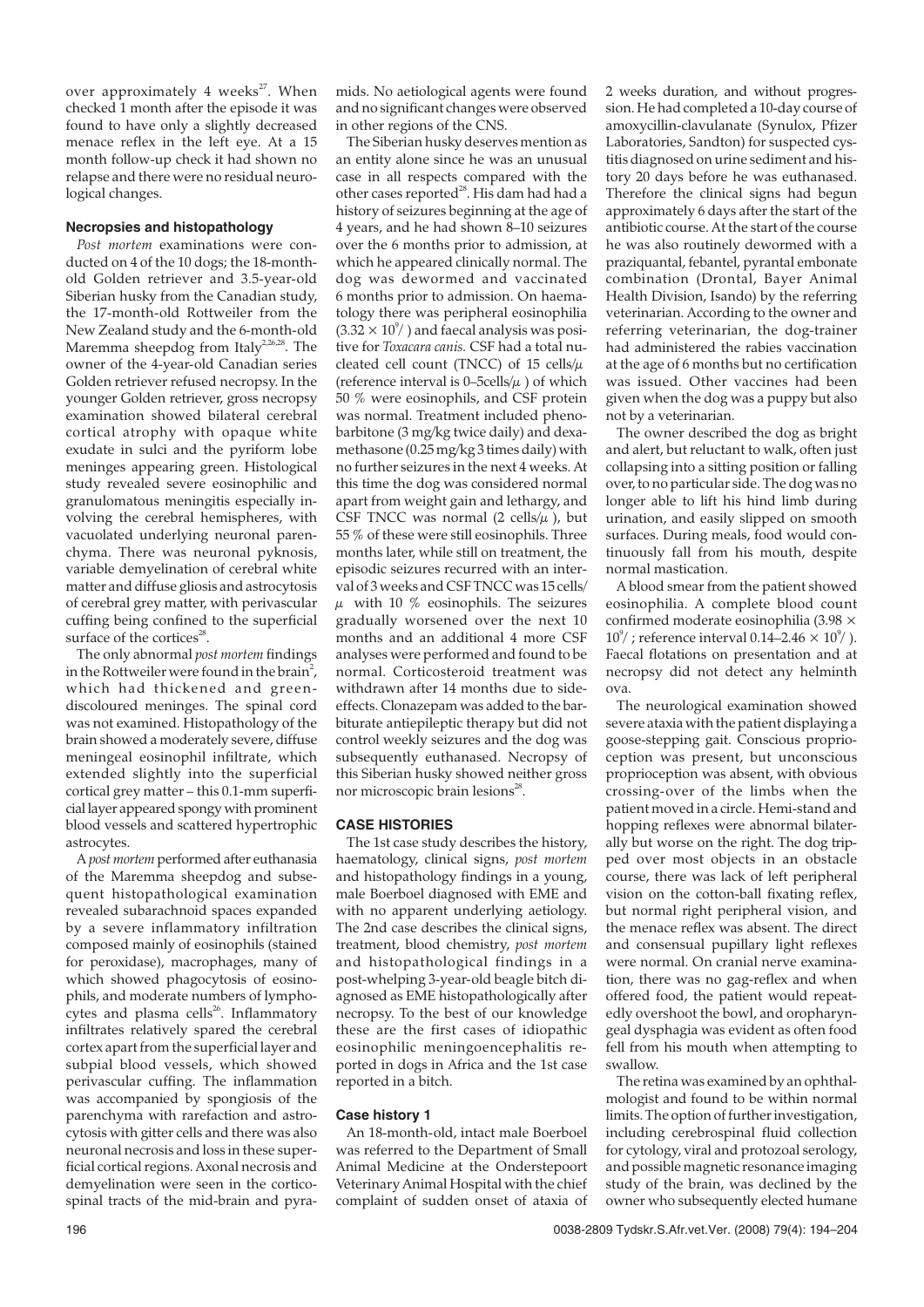euthanasia. The carcass was submitted for *post mortem* examination.

#### Necropsy findings

On *post mortem* examination the dog was found to be in good body condition. Examination of a peripheral blood smear taken from an ear and stained with Diff-Quik stain (Kyro-Quick® , Kyron Laboratories, Benrose) showed numerous irregularly sized and shaped fragments of red cells (schistocytes) towards the head of the smear, an increase in eosinophils and most neutrophils had cytoplasm filled by varying-sized clear vacuoles and some with phagocytosis of fragments of fractured red cells (Fig. 1); occasional neutrophils contained intracytoplasmic amorphous amphophilic material and some showed necrosis and fragmentation of their nuclei. A few immature neutrophils and active monocytes were also seen. Some of the eosinophils had degranulation of varying numbers of their cytoplasmic granules. Single platelets of varying sizes were scattered along the feathered edge.

The most significant macroscopic finding was marked generalised congestion of the carcass, with the meninges being particularly diffusely congested and showing occasional areas of haemorrhage and some opacity in sulcal areas. On cut surface there was also cerebral congestion and the lateral ventricles were slightly dilated with thinning of the periventricular white matter. Incidental findings included moderate mitral endocardiosis with eccentric left ventricular hypertrophy and mild tricuspid endocardiosis. The right kidney was approximately one-third larger than the left, there was a 2+ proteinuria, and 4+ blood which could have been post mortal-derived haemoglobin or red cells or contamination.

# Histopathological findings

All sections of brain and cerebellum stained routinely with haematoxylin and eosin (H&E) showed marked vascular congestion especially of the meninges. Cerebral sections showed marked subarachnoidal meningitis extending down the sulci and with an exudate containing few to numerous eosinophils, as well as neutrophils, some lymphocytes, macrophages and a few plasma cells (Fig. 2). In some areas the inflammation extended into submeningeal, outer cortical regions where there was neovascularisation. occasional neuronal necrosis, gliosis, eosinophilic and mononuclear exudate and perivascular cuffing (Figs 2 & 3). Some blood vessels contained some intravascular fragments of haemolysed



Fig.1: **Peripheral blood smear taken during the Boerboel necropsy showing neutrophils with vacuolar cytoplasm and intra-cytoplasmic irregularly-sized fragments of erythrocyte and other amorphous material; a single eosinophil** (arrow) **and a somatic spindle cell are also evident (Diff-Quik).**



Fig. 2: **H&E stained cerebral cortex, meninges and a sulcus showing marked vascular congestion, and severe predominantly eosinophilic subpial and outer cortical meningoencephalitis in the Boerboel.**



Fig. 3:**H&E stain showing numerous eosinophils in the cerebral cortical meningeal exudate (Boerboel).**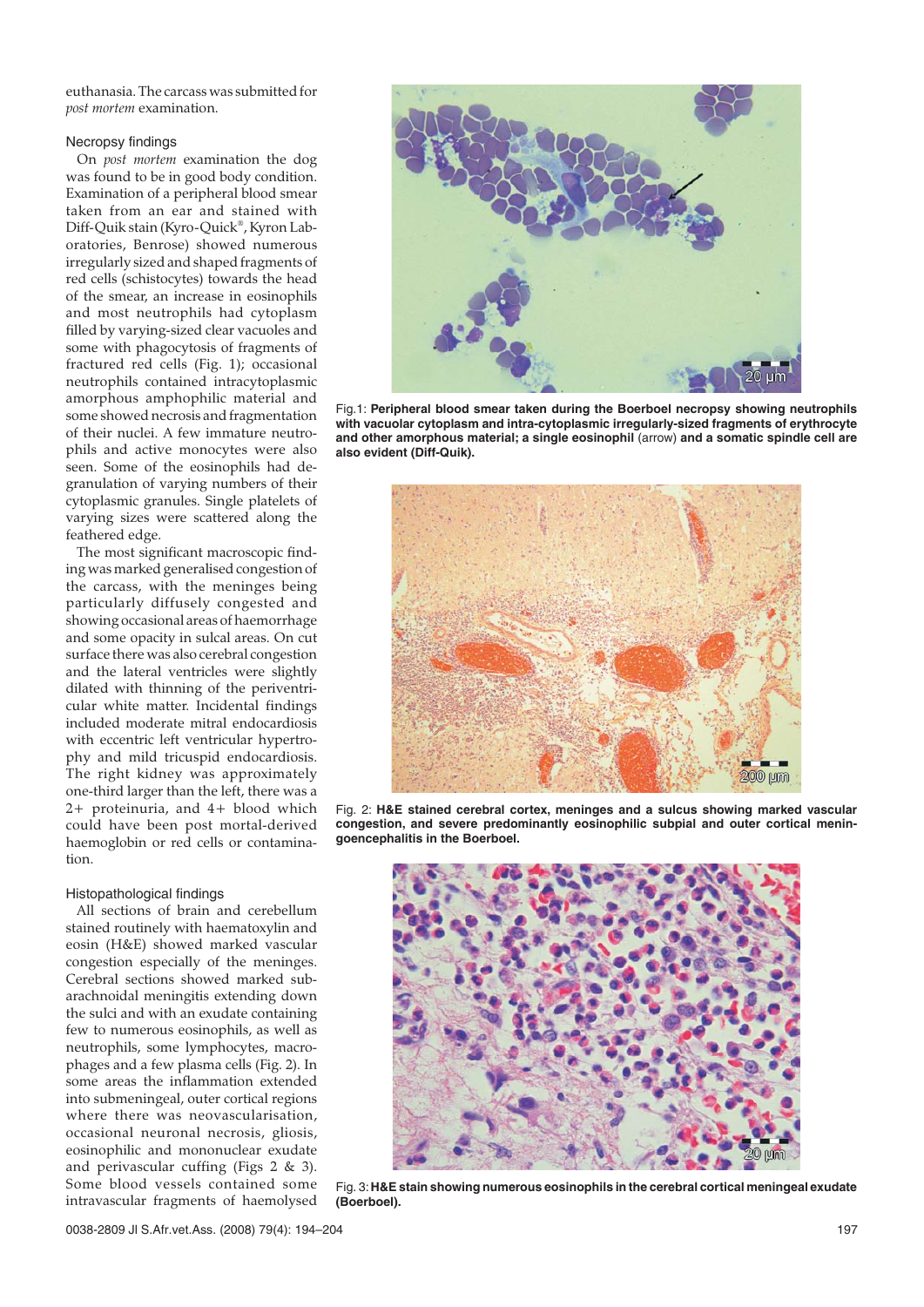erythrocytes (microcytes) $^{13}$ . Deeper regions of the cerebrum and white matter showed multifocal perivascular cuffing with predominantly mononuclear cells (lymphocytes, plasma cells and a few macrophages) (Fig. 4).

The periventricular white matter surrounding the lateral ventricles showed multifocal locally-extensive areas of malacia with gliosis, gitter cells and phagocytosis of necrotic cellular debris and degenerated myelin. There was mild multifocal encephalitis in the hippocampus (Figs 5a & 5b).

The cerebellum and brain stem showed only mild spongiosis of some areas of white matter, especially of the peduncles, probably reflecting oedema, and meningeal congestion. Spinal cord sections also showed no significant lesions apart from 1 section showing mild multifocal peripheral white matter axon/myelin degeneration.

A kidney section was dominated by extreme congestion and there was scattered cortical and medullary single cell necrosis in tubules, with some protein and cellular debris in several lumens, signifying acute nephrosis. A section of a peripheral lymph node was congested, with sinus histiocytosis, erythrophagocytosis and some areas of red cell drainage in sinuses.

Immunohistochemical staining, using the avidin-biotin technique, of sections of cerebrum, cerebellum, spinal cord, liver, spleen, lymph node and kidney for canine distemper virus, *Toxoplasma gondii* and *Neospora caninum* against correctly-stained known positive control sections were all negative for virus or organisms.

One section of cerebrum stained with *Toxoplasma gondii*-specific immunoperoxidase stain showed a negatively-stained cyst-like structure in 1 area of the outer cortical area which appeared to contain numerous small regular-sized organisms, appearing smaller than bradyzoites of either *Toxoplasma* or *Neospora* (Fig. 6a). Using the pop-off method, transmission electron microscopy revealed this to be chromatin clumping in a neuronal nucleus with a disrupted nuclear membrane (Fig. 6b). No similar structures were found on careful examination of any other tissues with either H&E or immunohistochemical staining. Gram staining of cerebral sections also failed to show any causative organisms.

# **Case history 2**

A 3-year-old purebred Beagle bitch had shown difficulty whelping in comparison with her 2 previous litters. With the latest litter she showed no progression of contractions, instead only shivering slightly,



Fig. 4:**Deeper cerebrocortical white matter of the Boerboel showing multifocal perivascular mononuclear cuffing** (H&E)**.**



Fig. 5: a: **Boerboel's hippocampus showing multifocal malacia, local neuronal depletion, perivascular cuffing and gliosis** (H&E)**.** b: **Periventricular white matter of the Boerboel showing malacia and gliosis** (H&E)**.**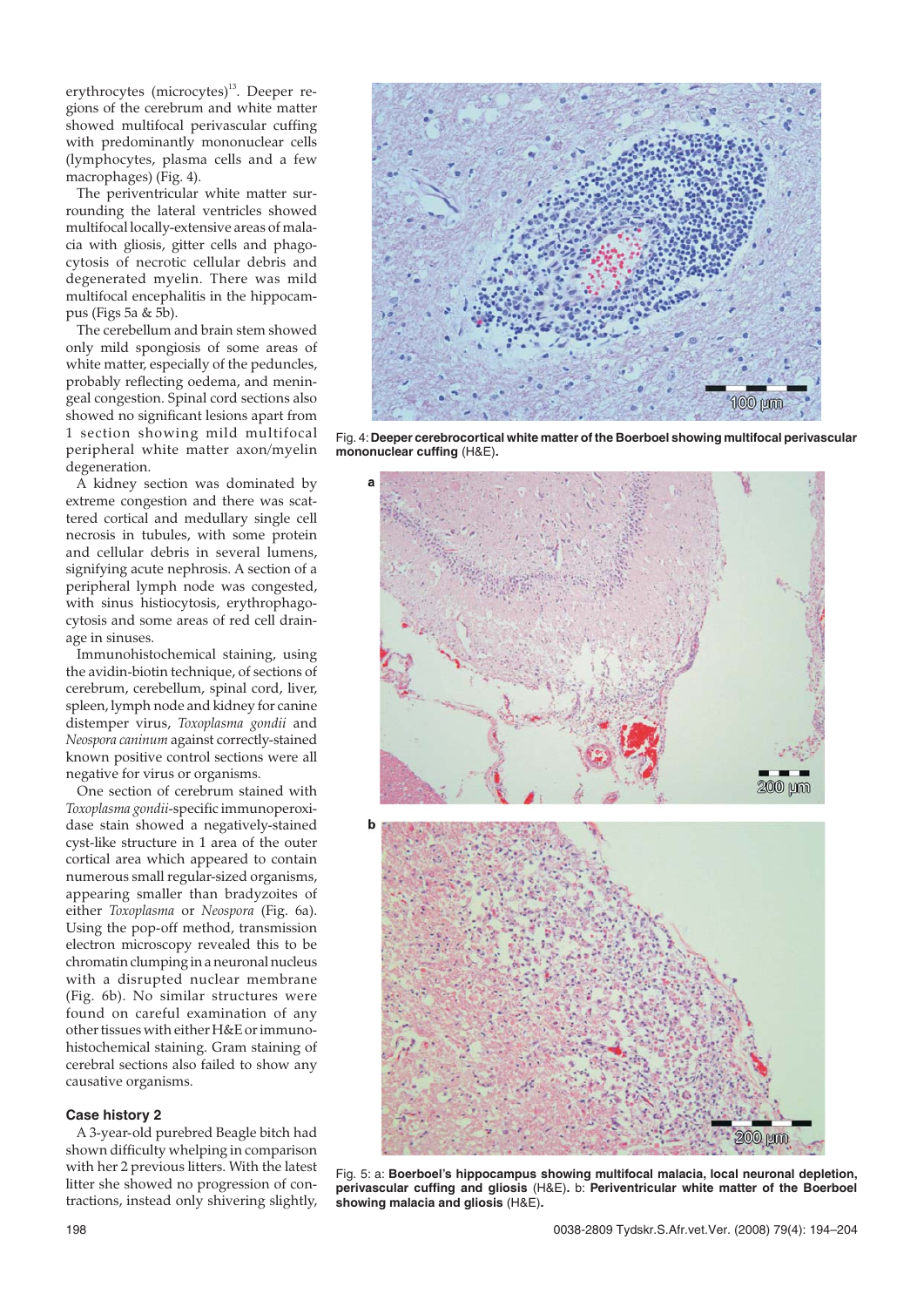despite her cervix being open and the membranes of the first pup being palpable. She was given a low dose (0.4 m ) of oxytocin (Fentocin, Virbac RSA, Halfway House) parenterally that still did not precipitate contractions; the vaginal discharge however increased in amount slightly and was not foul-smelling. After the 2nd larger dose (1.2 m ) of oxytocin, without obvious contractions, a single pup was produced, and after another hour with no further progress she was admitted to the Onderstepoort Veterinary Academic Hospital for a Caesarian section, which proceeded uneventfully. General anaesthesia had been induced with a very low dose of Propofol (Fresenius, Kabi, Midrand) with maintenance on isoflurane gas anaesthesia *via* an endotracheal tube. All the placentae were removed, the surgical wounds were uncontaminated with uterine content and all pups were assessed to be healthy. Post-operative supportive therapy included subcutaneous amoxycillin (Clamoxyl RTU, Pfizer Animal Health, Sandton) at the dose of 20 mg/kg and intravenous crystalloid (Lactated Ringer's Solution, Adcock Ingram Critical Care, Aeroton) administered at maintenance rate over 12 hours. She was discharged 24 hours after admission with a 5-day oral course of amoxycillin-clavulanate (Synulox, Pfizer Animal Health, Sandton) at 13 mg/kg twice daily. The following 7 days post-discharge were uneventful for the dam and litter.

Nine days after the Caesarian, and 4 days after cessation of antibiotic treatment, the bitch became anorexic despite her rectal temperature being normal (reference range 36.5–39.5 C), the surgical wound was assessed to be healing well, only a small amount of pigmenturia was observed and there was no vaginal discharge. She was enticed to eat with tinned food, after which she went outside, barked at another dog, returned inside, collapsed, and subsequently started to have seizures. She was taken immediately to a private veterinarian who treated her with intravenous calcium for suspected milk fever/eclampsia but she did not respond. Diazepam also did little to stop the seizures and further doses of calcium as well as calcium borogluconate were not effective. The dog was presented to the OVAH in *status epilepticus* and with a high rectal temperature. A further amount of diazepam (10 mg in total) (Pax, Aspen Pharmacare, Sandton) and thereafter a pentobarbitone (Sodium pentobarbitone, compounded by Kyron) bolus were administered intravenously, the latter at an anti-epileptic dose of 2 mg/kg. This unexpectedly induced a deep plane of anaesthesia. A further 10 m of calcium gluco-



Fig. 6: a, b: **The single immunohistochemically-negative cyst-like structure** (arrow) **seen in the outer cortex in 1 of the Boerboel sections stained with Toxoplasma gondii antibodies.**

nate (Calcium Borogluconate, Merial, Halfway House, South Africa) was administered as a slow bolus intravenously. Blood gas analysis after emergency treatment showed hypercalcaemia (ionised calcium of 1.65 mmol/ ; reference interval 1.15–1.32 mmol/ in humans and approximately 1.2–1.5 mmol/ in dogs), and acidosis with blood pH of 7.33 (reference interval 7.35–7.45) as measured on a Chiron Diagnostics (Rapilab 34E Chiron diagnostics, Bayer S.A.) machine. Serum creatinine was  $70.3 \mu$ mol/ (Vet Test); reference interval  $40-130 \mu$ mol/). Her temperature was 36.7 °C, heart rate 90/minute and respiration rate 16/minute. A blood smear was made and a stress leukogram noticed. Urine collected by cystocentesis had specific gravity of 1.040, was clear, with a pH of 5 and 2+ blood. Blood collected in heparin was tested in a hand-held machine (Ascensia Elite ts, Bayer, Isando)

for glucose which was 2 mmol/ (reference interval 3.4–5.5 mmol/ ). Ringers lactate (Adcock Ingram Critical Care, Aeroton) was administered intravenously and spiked with 50 m of 50 % dextrose solution (creating a 2.5 % dextrose solution) and 20 mEq of potassium chloride. A 14-m , 25 % dextrose bolus was also given slowly intravenously. Her temperature increased steadily from 35.6 °C to 38.8 °C when measured at hourly intervals after admission; pulse remained at 120/minute and respiration rose from an initial 2-hourly recorded rate of 12/minute through 18/minute to 30/minute shortly before she became cyanotic and died despite being given 1 m adrenaline intravenously, 1 m intracardially, and 1 m atropine under the tongue in attempts at resuscitation.

This bitch had last been vaccinated for rabies (Rabisin, Merial South Africa, (Pty)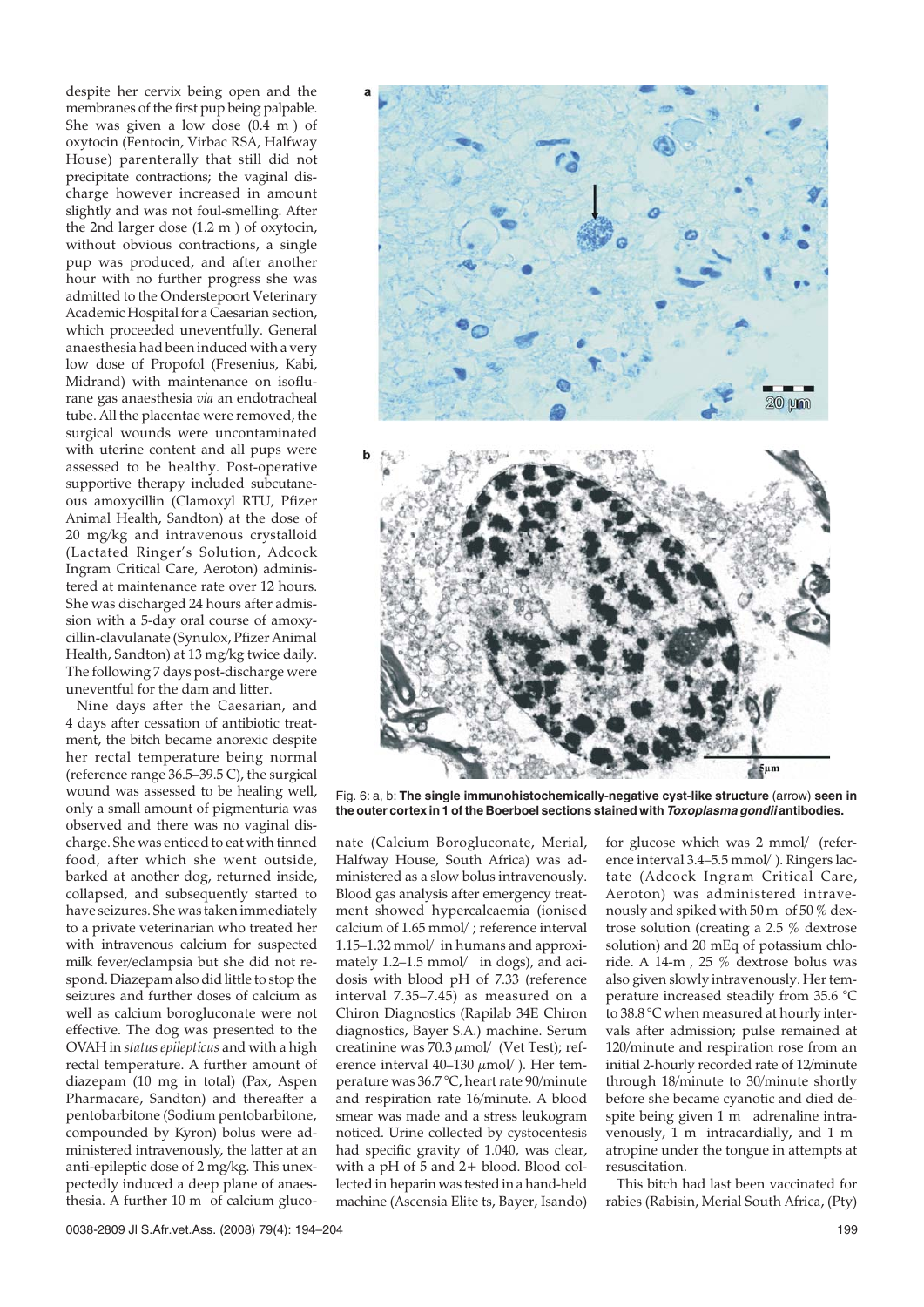Ltd, Halfway House) plus a booster of a combination vaccine for distemper, hepatitis, parvovius and parainfluenza (Nobivac DHPPi, Intervet SA (Pty) Ltd, Isando, South Africa) 8 months previously. Her most recent deworming had been with a praziquantal, febantel, pyrantal embonate combination (Drontal, Bayer Animal Health Division, Isando) 64 days before whelping, just prior to mating.

## Necropsy findings

The body condition of the bitch was very good. A peripheral blood smear was made but the only recorded finding was of mild red cell anisocytosis. Urine pH was 5, there was a mild proteinuria, marked glucosuria (ascribed to the dextrose administration prior to death) and 4+ blood (not recorded as to whether it was due to haemoglobin or whole red cells). The surgical wounds and uterus were unremarkable. The most striking findings were of moderate to severe generalised congestion of the carcass, severe multifocal to coalescing thymic haemorrhages (thymus not regressed); and specifically cerebral cortical congestion. There was a large  $(3 \times 2 \times 1$  cm) focal caudal thoracic aortic aneurysm and a distal oesophageal mural parasitic nodule (5 × 3 × 3 cm) containing a *Spirocerca lupi* worm. Faecal floatation was not recorded.

#### Histopathological findings

Most significantly on H&E staining, there was severe, diffuse, especially cerebral, mononuclear leptomeningitis containing variable (few to many) numbers of intact eosinophils, extending into the sulci where the exudate was most prolific (Fig. 7), and affecting to a lesser extent the ventral meninges. The eosinophils were infiltrating singly into the outer cortical grey matter and also present around many grey and white matter blood vessels showing perivascular mononuclear cuffing (Fig. 8). The hippocampus also had perivascular cuffing multifocally of vessels but no specific peri-ventricular parenchymal lesions were noted. The cerebellar meninges were affected with only scattered mononuclear cells and eosinophils with a slight increase of the same exudate in the cerebellar sulci (Fig. 9); the cerebellar parenchyma as well as brain stem and midbrain were very little or not affected apart from intermittent mild oedema. Spinal cord was not sampled during necropsy. No light microscopically-visible evidence of any aetiological agent was found on H&E staining, and immunohistochemical staining for rabies and distemper viruses and *Neospora caninum* was negative. Acid-



Fig. 7: **Massive meningeal exudate extending into the cerebral sulci and comprising mostly mononuclear cells and eosinophils in the Beagle bitch** (H&E)**.**



Fig 8: **Presence of eosinophils** (arrows) **in the perivascular space of many of the cerebral blood vessels of the Beagle bitch** (H&E)**.**



Fig. 9: **Cerebellar sulcus blood vessel of Beagle bitch showing milder perivascular mononuclear and oesinophil cuffing than in the cerebral meninges and without invasion of the molecular layer** (H&E)**.**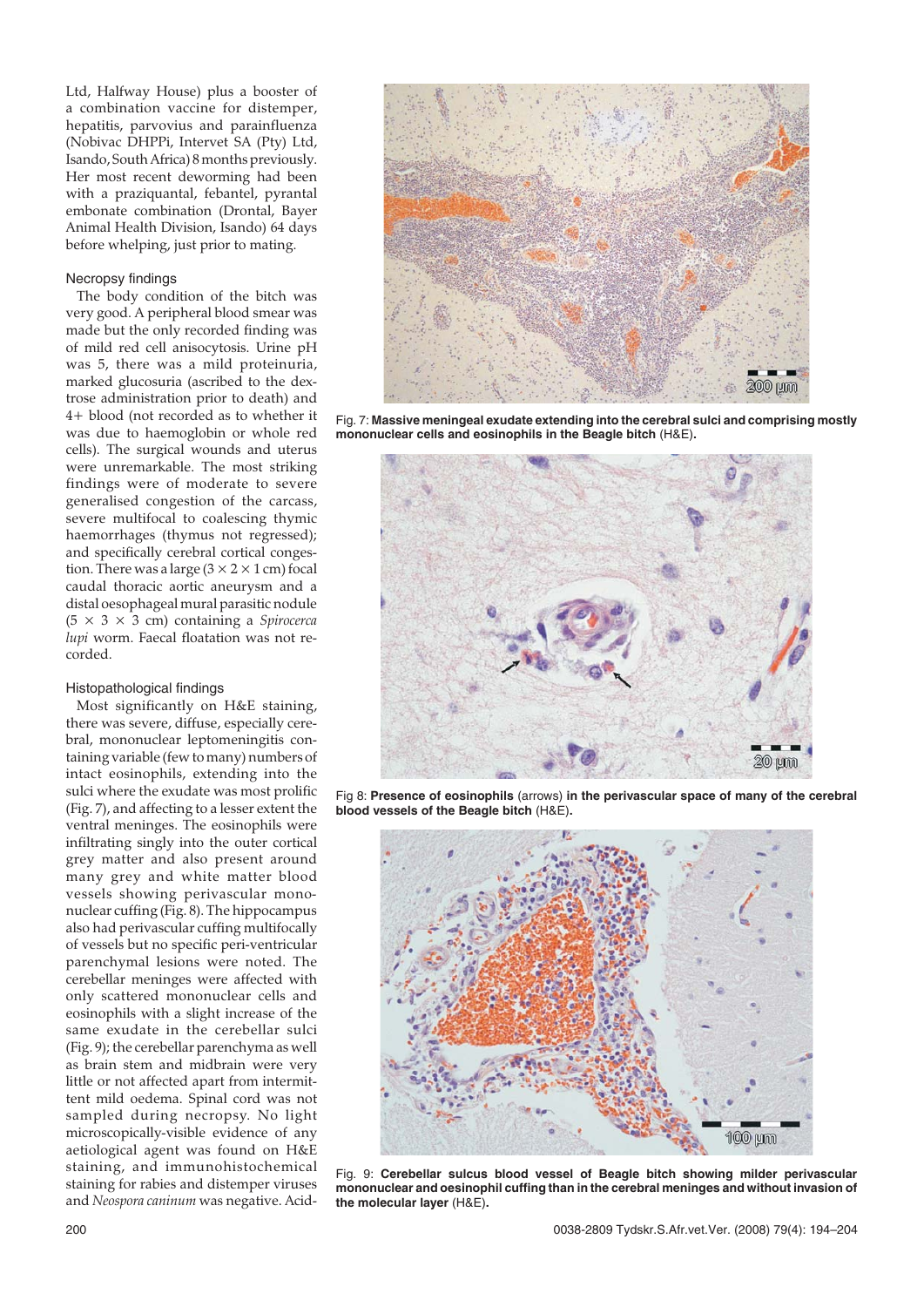fast (Ziel-Niehlsen) staining, which distinctly stains mast cell granules, showed the meningeal exudate to be devoid of mast cells.

Immunohistochemical staining for CD3 T-lymphocyte marker showed numerous T-lymphocytes in the meningeal exudate and parenchymal perivascular cuffing. CD79a staining showed scattered B lymphocytes. CD4 and CD8 specific staining could unfortunately not be performed due to the failure to store fresh brain tissue during the necropsies.

A notable finding, as seen in the Boerboel of case 1, was evidence of intravascular haemolysis, seen as small round fragments of red cells (microcytes) of varying sizes, amongst the rest of the red cells, which were also of varying sizes, in cerebral, myocardial and renal blood vessels (Figs 10 & 11). A few renal cortical tubules had a small amount of intracellular bile pigment but there were no intratubular pigment casts. The liver showed moderate intracellular bile pigment granules in hepatocytes and mild hydropic vacuolar cytoplasmic change.

The thymus showed marked multifocal to coalescing haemorrhage and was still active. The spleen was noticeably fairly bloodless in the red pulp, which had scattered megakaryocytes.

#### **DISCUSSION**

Hypereosinophilia is excessive eosinophilia and has been defined in dogs and cats as eosinophils greater than  $5 \times 10^9$  . Overrepresented breeds include the Rottweiler, German Shepherd dogs, Siberian Husky, Alaskan Malamute, and Cavalier King Charles Spaniel<sup>17</sup>.

The most common causes of hypereosinophilia are pulmonary infiltrates with eosinophils (PIE), parasitism and gastrointestinal disease<sup>16,17</sup>. In a study in humans the majority of cases of eosinophilia were associated with allergic processes $^{16}$ . The most common cause of eosinophilia in cats is flea allergy<sup>16,17</sup>. In a Swedish report investigating profound eosinophilia (exceeding the reference limit set at  $2.2 \times$  $10^{\circ}\!/$  )  $105$  dogs were found over a 2.5-year study period, and Rottweilers were over represented despite being only the 7th most common breed in Sweden<sup>16</sup>. Other causes of eosinophilia in dogs in this report were recorded as parasitism (although intestinal parasites have only been found in 5 % of dogs in Sweden and heartworm does not occur there); hypoadrenocorticism; acute, chronic or intermittent gastritis/enteritis; pneumonia; dermatitis mostly associated with bacterial infection and not ectoparasites; otitis externa/media; *Sarcoptes scabei* dermatitis; nasal mite (*Pneumonyssoides caninum*);



Fig 10: **Beagle bitch kidney** (H&E) **showing microcytic fragments of erythrocytes in the vasculature as well as erythrocyte anisocytosis and anisochromia.**



Fig. 11: **Myocardial blood vessels showing fragmented erythrocytes** (microcytes) **and anisocytosis in the Beagle bitch** (H&E)**.**

and snakebite (by *Vipera berus* found in  $Sweden)^8$ .

Eosinophils live for up to 2 weeks in tissue, but only survive for 30 minutes in circulation<sup>17</sup>. In the brain, neurons and myelinated axons are susceptible to 'eosinophilic-induced neurotoxicity', due to neurotoxic proteins that they release, such as eosinophilic cationic protein, major basic protein, and eosinophilderived neurotoxin<sup>28</sup>. Eosinophils are used in defense against parasites, are also responsible for tissue destruction as seen in the epithelial cell damage in the lungs of asthmatic patients, and they modulate inflammatory responses by producing cytokines, acting as antigen-presenting cells, and contributing to chronic inflammation and fibrosis $^{16}$ . Eosinophils generate toxic oxygen radicals *via* peroxidase activity<sup>13</sup> and may suppress hypersensitivity reactions by inhibiting chemical media-

tors liberated by mast cells during allergic and anaphylactic reactions. Local tissue production of interleukin-5, interleukin-3, and granulocyte macrophage colonystimulating factor (GM-CSF) inhibit eosinophil apoptosis, which perpetuates an eosinophilic tissue infiltrate<sup>24</sup>, and they also stimulate eosinophil differentiation and release into the circulation $16$ .

Type IV hypersensitivity is also called 'delayed type hypersensitivity' in that it takes 2 to 3 days to develop. It is mostly associated with a cell-mediated response. Predominantly T helper 2  $(T_H2)$  lymphocytic responses are often seen in chronic inflammatory conditions with an allergic basis, such as asthma, chronic allergic inhalant or food allergic dermatitis, and chronic inflammatory bowel disease, and are associated with a humoral/antibody response<sup>1</sup>. As well as increasing the number of T and B lymphocytes, macro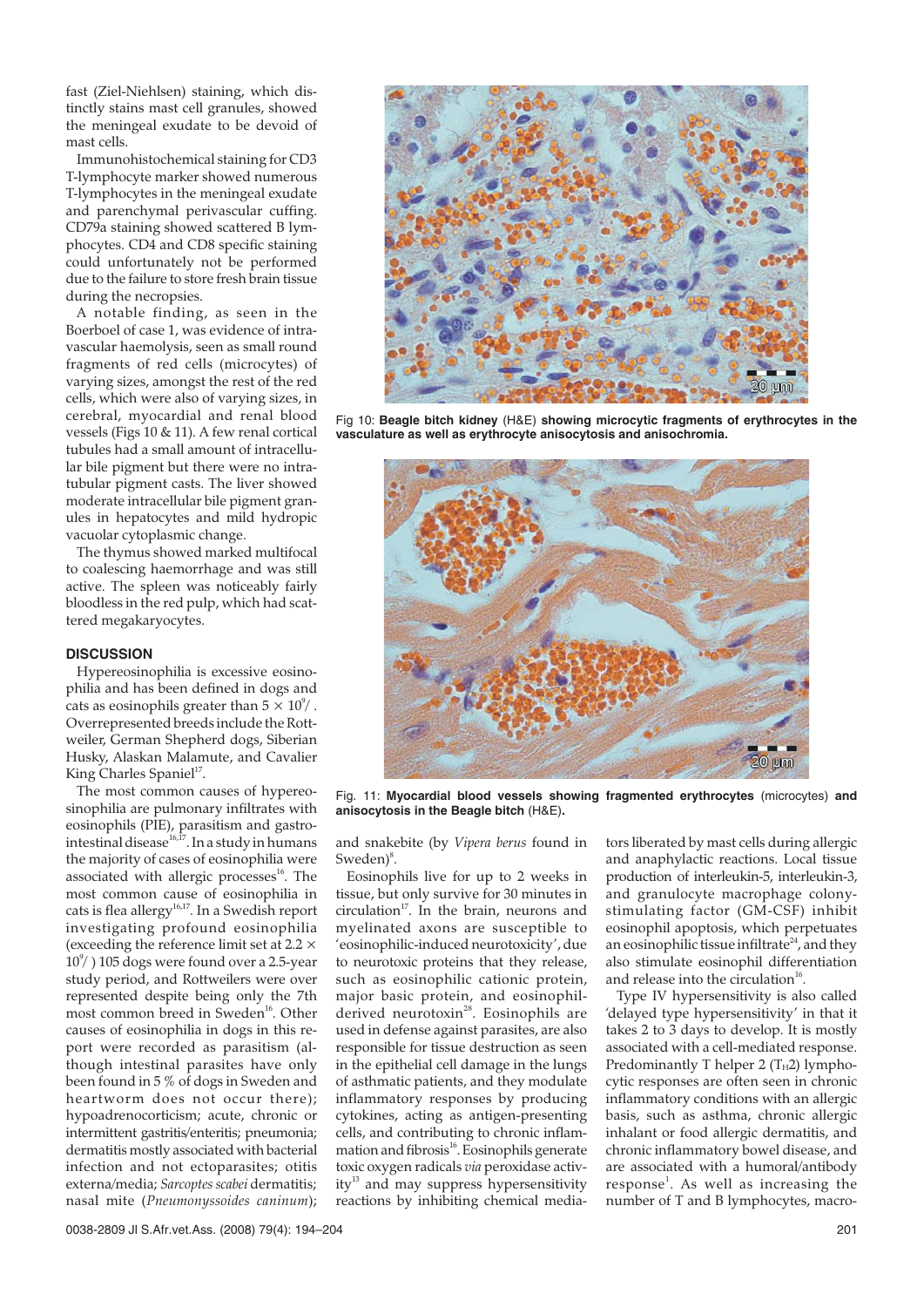phages, dendritic cells and fibroblasts in the inflammatory response,  $T_H2$  responses can also lead to increased numbers of mast cells and eosinophils, associated with immunoglobulin E and other humoral responses.

By contrast, T helper 1 (T $_H$ 1) lymphocytic, mainly cellular, chronic immunological responses often occur in response to foreign bodies, endogenous antigens such as myelin basic protein (which can occur in murine experimental allergic encephalomyelitis, an experimental model for multiple sclerosis in humans), and antigens such as the intracellular microbes *Mycobacteria* spp., *Listeria monocytogenes, Histoplasma capsulatum* and *Leishmania* spp. Some immunologists believe that the persistence of many intracellular microbes is caused by an inadequate or suboptimal  $T_H1$  response or an inappropriately strong T $_{\rm H}$ 2 response<sup>1</sup>. The inflammatory cells attracted to the site of  $T_H1$  chronic inflammatory responses are T and B lymphocytes, macrophages, dendritic cells and occasionally fibroblasts. The biological characteristics of the antigens, which include the amount and structure of protein, polysaccharide and lipid, contribute to whether the resulting T-lymphocyte response will be balanced between cell-mediated  $(T_H1)$ and humoral ( $T_H2$ ) responses; in many chronic inflammatory conditions there is a predominance of either 1 or the other. T helper cells comprise CD4+ T lymphocytes, whilst CD8+ T lymphocytes are suppressor or cytotoxic cells which kill target cells to which they bind, and as such are useful especially in viral infections $^{\text{!}}.$ 

For many eosinophilic granulomatous conditions of suspected parasitic origin in cats, dogs and horses, no specific antigen has been identified $^1$ . In the central nervous system, chronic inflammation, as seen with some viral infections, consists of an exudate of lymphocytes with occasional macrophages and plasma cells, which can have a perivascular distribution pattern; in exotic wildlife species and horses, in specific protozoal, parasitic or viral categories, perivascular chronic inflammatory exudates may also contain variable numbers of eosinophils<sup>1</sup>.

The dog of case 1 in the current report was a Boerboel, which is a large working breed of dog from South Africa that resembles a Bull Mastiff and is now exported to other parts of the world<sup>35</sup>. This dog did not meet the criteria for hypereosinophilic syndrome (circulating eosinophils above  $5\times10^9/$  ) $^{17}$ , but at 3.98  $\times$ 109/ , this met the requirements of the Swedish study of a 'pronounced eosinophilia' (>2.2  $\times$  10 $^\circ$ /)<sup>16</sup>. The concurrent presence of an eosinophilic infiltrate in

the meninges and cerebrum, and peripheral eosinophilia, however, make this case an eosinophilic disorder. Haematology was not performed on the beagle and no record was made of eosinophils in the blood smear taken at necropsy.

The neurological syndrome in the Boerboel was assessed clinically to be a cerebellar deficit with optic tract disruption. The lack of left peripheral vision, or homonymous hemianopia, but normal direct and consensual papillary light reflexes and retinal examination, showed the localisation of the lesion to be the right lateral geniculate body of the thalamus. The lesion may have been more distal, *i.e.* involving the projections into the primary visual cortex (geniculocalcaurine tract), at the level of the calcarine sulcus (cuneus) in the visual radiation, representing the deficit on the inferior visual field quadrant, as he was tripping over obstacles but able to see people or movement in front of him. The goose-stepping gait, overshooting of the food bowl, and ataxia were consistent with a cerebellar localisation. The loss of gag reflex may have been consistent with lesions in the glossopharyngeal and vagal nerve nuclei located in the brainstem or near their common exit at the post-olivary sulcus. The neurological findings reflected the multifocal parenchymal and diffuse meningeal nature of the microscopic cerebral lesions; cerebellar signs may possibly have been due to diffuse pressure on the cerebellum by a swollen brain, since microscopic lesions of this area were minimal.

The Beagle bitch initially showed uterine inertia poorly responsive to oxytocin therapy, which necessitated a Caesarian section, and then a week later only anorexia before her sudden collapse and continuous seizures that were successfully controlled only by deep anaesthesia induced by pentobarbitone therapy. Those observing her clinical status could apparently see that this was not the typical eclampsic rigidity and tremors.

As found in 3 of the 4 previously reported cases that underwent necropsy, namely the 17-month-old Rottweiler, the 4-year-old Golden retriever and the Italian Maremma sheepdog<sup>2,26,28</sup>, the meningeal and other significant lesions appeared to always involve only the cerebral cortex, although specific mention of the cerebellum and spinal cord in the other cases was not necessarily made or spinal cord was not always examined $2,26,28$ The cortical involvement was mainly restricted to submeningeal grey matter with some perivascular cuffing occurring in deeper regions. Only in the Boerboel

were periventricular and irregular hippocampal inflammation and malacia recorded. The Beagle bitch also had encephalitis involving the hippocampus, and cerebellar meningitis was much milder than in the cortex.

No evidence of aetiology was found in any of the microscopic sections of the current cases. The outer cerebral cyst-like structure seen on light microscopy in the Boerboel was found ultrastructurally to be a neuronal nucleus undergoing classical karyorrhexis, one of the characteristics of cellular necrosis<sup>8</sup>.

The only treatments that both Boerboel and Beagle had received prior to the start of the neurological signs were the amoxycillin-clavulanate antibiotic and combination anthelmintic; however, the Beagle had been dewormed 10 weeks prior to the onset of clinical signs. The aetiology of the Boerboel's previously diagnosed cystitis had not been pursued. The Beagle bitch did not have evidence of any bacterial infection at necropsy but did have mild active *Spirocerca lupi* infestation. *Spirocerca lupi* may uncommonly be associated with a systemic eosinophilic response during infestation but there may be a local eosinophilic granulomatous response if a worm dies in the tissues during its migratory path. Peri-aortic migration tracts and oesophageal parasitic nodules are in general surprisingly uncommonly associated with eosinophils as seen by light microscopy<sup>33</sup>. The possibility of a hypersensitivity response to one or more of these components cannot be excluded. It would have been of interest to attempt immunosuppressive therapy, but unfortunately the owners of the Boerboel declined further attempts at diagnosis and treatment, and the Beagle bitch was being treated as an emergency for erroneously diagnosed eclampsia and subsequently died without further diagnostic tests or treatment being performed.

Both animals interestingly had signs of recent intravascular haemolysis or erythrocyte fragmentation (microcytes) evident in histological sections of organs, and of schistocytes in the Boerboel's blood smear. This finding was not mentioned in any of the previously reported cases.

The microcytes in the H&E sections in the circulation of both dogs in this report could have been due to a fragmentationtype intravascular haemolysis and/or oxidative damage leading to Heinz body production. The Boerboel's peripheral blood smear made prior to necropsy showed numerous irregular small fragments of erythrocytes (schistocytes), indicating intravascular haemolysis, and phagocytosis of some of these shards by neutrophils; there was also eosinophilic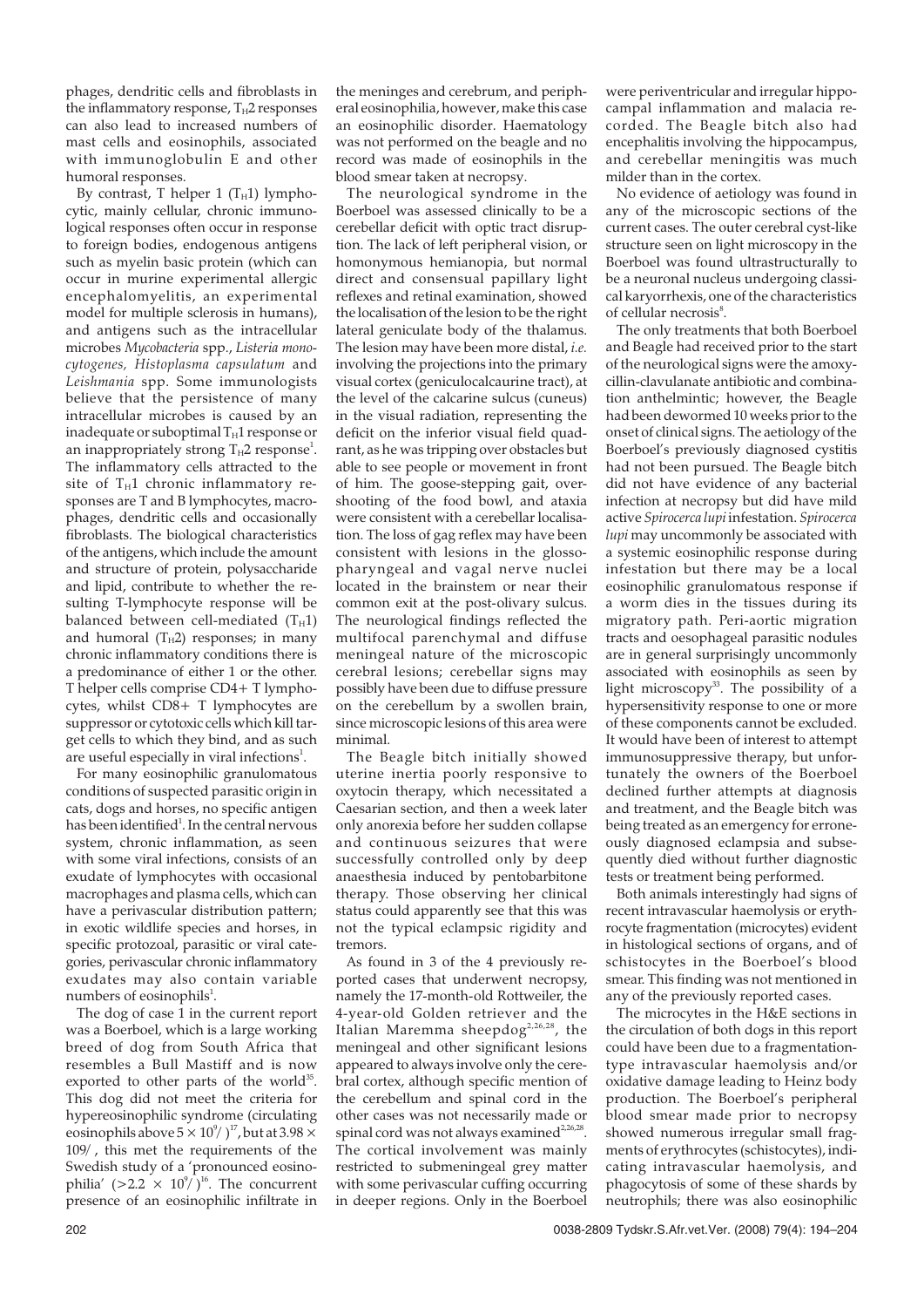globular protein resorption in some of its renal tubules, possibly haemoglobin, but no intratubular pigment casts were seen. Neither dog had post mortal macroscopic or microscopic evidence of prolonged or massive extravascular haemolysis, which classically should lead to icterus, and both had only a small amount of bilirubin pigment intracellularly in various organs. Both dogs at necropsy showed generalised congestion, which may have been amplified by free haemoglobin.

Immune-mediated haemolytic anaemia due to penicillins and its congeners is rare according to a human text and is usually seen during treatment with very high doses (over 10 million units/day) for more than 2 weeks. The underlying mechanism is erythrocyte coating by penicillin to form a penicilloyl bond on their surface, with subsequent drug specific IgG antibody being directed against the complete antigen (*i.e.* the complex); clinical haemolysis therefore requires both sufficient coating of erythrocytes and high antipenicilloyl IgG titres<sup>4</sup>. Another 'innocent bystander' mechanism is also possible where penicillin-antibody complexes are only loosely bound to erythrocytes and activate complement. The complement may be detected on the erythrocyte surface with the complement antiglobulin test. The haemolytic reaction may apparently continue for weeks after withdrawal of the penicillin therapy, for as long as sufficient penicillin-coated erythrocytes and specific antibodies remain in circulation. The site of haemolysis in this text was not specified, but one unusual case was mentioned in a young woman who developed microangiopathic haemolysis and thrombocytopaenia in temporal relation to 3 separate courses of penicillin or ampicillin<sup>4</sup>. Penicillin-related haemolysis as mentioned in a veterinary text is reportedly primarily extravascular (phago $cvtic)^{13}$ .

Amongst many other adverse effects of  $\beta$ -lactam antibiotics, virtually all of this group can cause eosinophilia, either isolated or in the context of very different immunologically-mediated reactions, probably more often with meticillin, nafcillin, oxacillin, 2nd- and 3rd-generation cephalosporins, aztreonam, and imi $p$ enem<sup> $22$ </sup>.

Neurotoxicity has been attributed to the majority of β-lactam antibiotics and is considered to be the consequence of GABAergic inhibition, and includes clear epileptic manifestations, also documented in animals, as well as some more atypical manifestations, which in humans include drowsiness and hallucinations<sup>22</sup>. The affinity of various penicillins for the benzodiazepine receptor may be part of the chain of events leading to neurotoxicity. However, with penicillins and cephalosporins, integrity of the  $\beta$ -lactam ring is a prerequisite and epileptogenic activity is extinguished by β-lactamase. Clinical manifestations are always dose dependent, and brain tissue concentrations appear to be more relevant than CSF or blood concentrations, thus implying that impaired renal function is the major risk factor.

Drug-induced aseptic meningitis (DIAM) has been reported in humans in response to various agents, most notably nonsteroidal anti-inflammatory drugs and especially ibuprofen<sup>25</sup>, intravenous immunoglobulins, anti-CD3 monoclonal antibody (OKT3), and various antibiotics, including amoxycillin with and without clavulanic acid. Patients with a history of connective tissue disorders, *e.g.* systemic lupus erythematosus, appear to be at higher risk of DIAM<sup>25</sup>. Especially types 1 and 3 hypersensitivity reactions have been invoked as the cause by many investigators, supported by detection of immune complexes in the serum or CSF of some patients. However, 1 man showing fever and severe headache from 6 hours after a single 500 mg amoxycillin plus 125 mg clavulanic acid tablet, which had occurred similarly on previous occasions, showed no specific immunoglobulin E to amoxycillin or immune complexes in his serum or CSF. After cessation of treatment, the fever and headache would subside over 1 to 3 weeks<sup>10</sup>. In DIAM the CSF contains predominantly neutrophils as well as elevated protein, reminiscent of acute bacterial meningitis, but CSF glucose levels are usually normal<sup>25</sup>. One male HIV-infected patient showed DIAM induced by cotrimoxazole and had eosinophilic aseptic meningitis as well as peripheral eosinophilia. He reacted with a febrile coma within an hour after his 1st dose. The eosinophilia disappeared within a few weeks and the CSF count was normal at 7 days. He had no evidence of helminthiasis or other parasitic agents<sup>23</sup>. In another study 8 patients with DIAM are discussed and the time between the use of the causative drug and onset of symptoms ranged from 2 to 7 days. Clinical signs and CSF findings are mostly indistinguishable between DIAM and early stage CNS bacterial infection. One case of lymphocytic aseptic meningitis was reported in a patient with systemic lupus erythematosus, with no prior use of medications known to provoke DIAM, and no infectious agent nor chronic meningitis; the patient's symptoms resolved spontaneously $^{21}$ .

Another possible explanation for the EME cases of this report is that both dogs

could have had initial infections with a pathogen or different pathogens that was/were responsive to the amoxycillin but where the pathogen/s elicited the subsequent immune-mediated responses. The Boerboel had been diagnosed with cystitis 6 days before the start of clinical signs and the Beagle bitch had shown uterine inertia of undetermined origin and non-responsive to the usual recommended treatment only 9 days prior to anorexia and seizures. The trigger has been suggested to be a mild bacterial meningitis, as 1 case currently reviewed responded to chloramphenicol alone, but this has not been proven 28.

The fact that some of the previously reported cases of idiopathic canine and feline EME had a clinical response to a therapeutic trial of dexamethasone treatment suggests that the condition may have an underlying immune-mediated mechanism, with the possibility of type I and/or type IV hypersensitivity playing a role20. The cases reported here might suggest an immune-mediated response to penicillin since that appeared to be the only common denominator in their recent history, with a similar time lapse between start of treatment and clinical signs.

It could also be speculated that the eosinophilic meningoencephalitis of the current 2 cases may have been due to type IV hypersensitivity possibly involving exposure to 1 or more cerebral parenchymal antigens as a resulf of a break in the blood–brain barrier, and eliciting a  $T_H2$ or perhaps a combination of  $T_H1$  and  $T_H2$ immune response. Experimental autoimmune encephalomyelitis (EAE) is created in mice by inoculation either with myelin basic protein or myelin oligodendrocyte glycoprotein and this is commonly used as a model for multiple sclerosis of humans for evaluation of potential therapies<sup>14</sup>. It has been found that the number of both  $CD4(+)$  and  $CD8(+)$ T cells and their myelin oligodendrocyte glycoprotein (MOG)-reactivity in the CNS of EAE mice were associated with increasing disease severity and that they originated in the CNS. Polymerase chain reaction analysis suggested that both  $CD4(+)$  and  $CD8(+)$  T cells produce interferon-gamma and tumour necrosis factor-alpha, while  $CD4(+)$  T cells may contribute to the induction and development of EAE by producing interleukin-17. It appears that  $CD4(+)$  T cells are involved in the early phase of EAE, whereas CD8(+) T cells have a regulatory role in the later stage<sup>30</sup>. EAE is characterised by a lymphocytic inflammatory infiltrate in the CNS associated with axonal degeneration, demyelination and damage.

Treatment with methylprednisolone